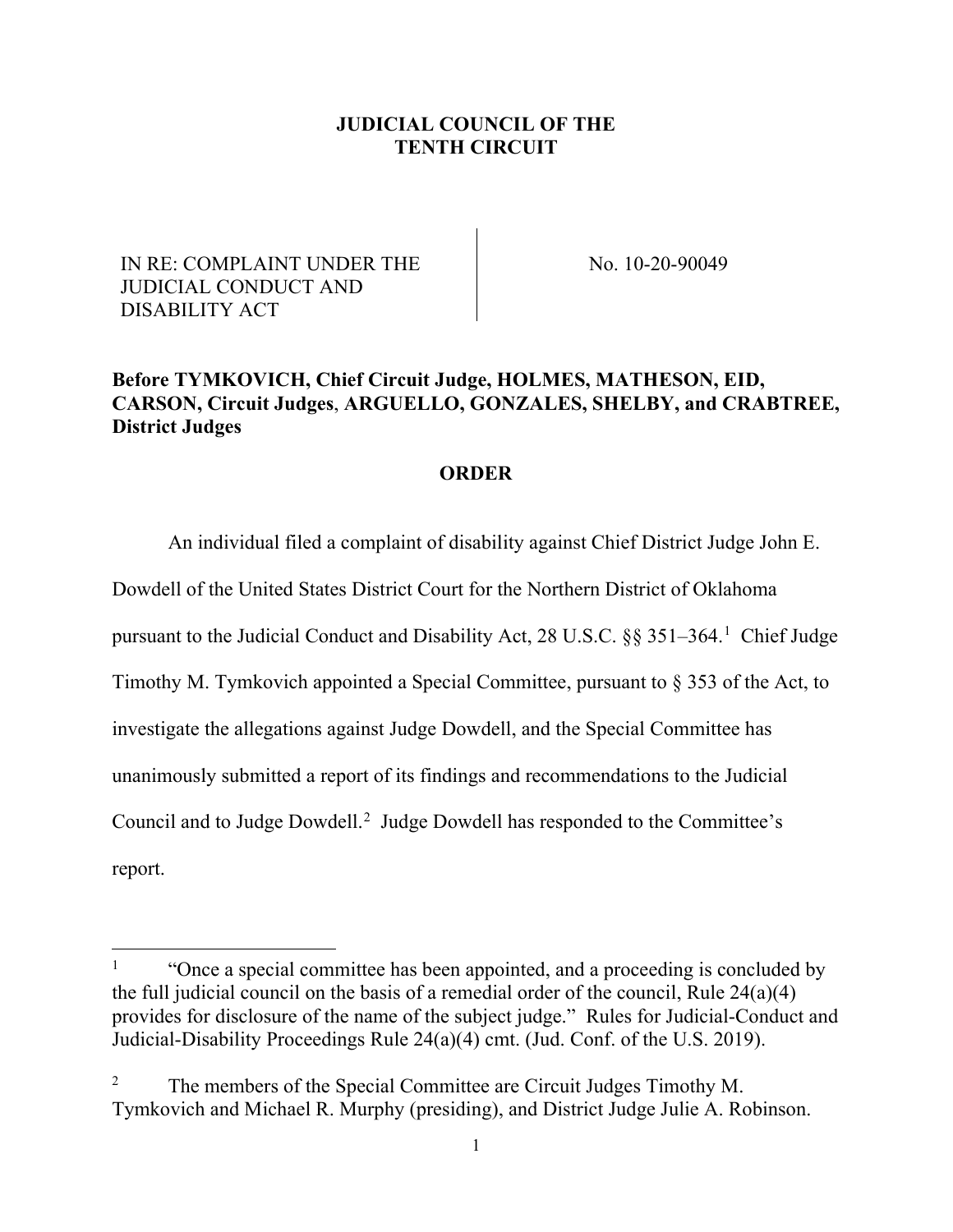After consideration of the Special Committee's report and Judge Dowdell's response, the Judicial Council unanimously adopts the Special Committee's conclusions that: 1) Judge Dowdell suffers from a medical condition that prevents him from continuing to work effectively as an active district judge, and 2) Judge Dowdell's inability to maintain an active judge's workload justifies his retirement into senior status pursuant to 28 U.S.C.  $\S 354(a)(2)(B)(ii)$  and 28 U.S.C.  $\S 371$ .

In this matter, an individual filed a complaint of disability pursuant to 28 U.S.C. §§ 351–364, alleging that Judge Dowdell has a medical condition that may render him unable to effectively discharge the duties of his office. The complainant had an opportunity to observe Judge Dowdell during court proceedings.

The Judicial Conduct and Disability Act and the Rules for Judicial-Conduct and Judicial-Disability Proceedings (JCD Rules) provide procedures for handling disability complaints. The JCD Rules define disability as "a temporary or permanent impairment, physical or mental, rendering a judge unable to discharge the duties of the particular judicial office." JCD Rule 4(c). Chief Circuit Judge Tymkovich appointed a Special Committee to determine whether Judge Dowdell had an impairment that would render him unable to discharge the duties of his office and to make a recommendation to this Council as to remedial actions.

The Special Committee conducted interviews with judicial colleagues, court staff and others, reviewed medical records, and consulted with the Tenth Circuit's Certified Medical Professional, Dr. Michael Gendel. After the complaint was filed, Judge Dowdell voluntarily participated in several clinical examinations. Dr. Gendel reviewed Judge

2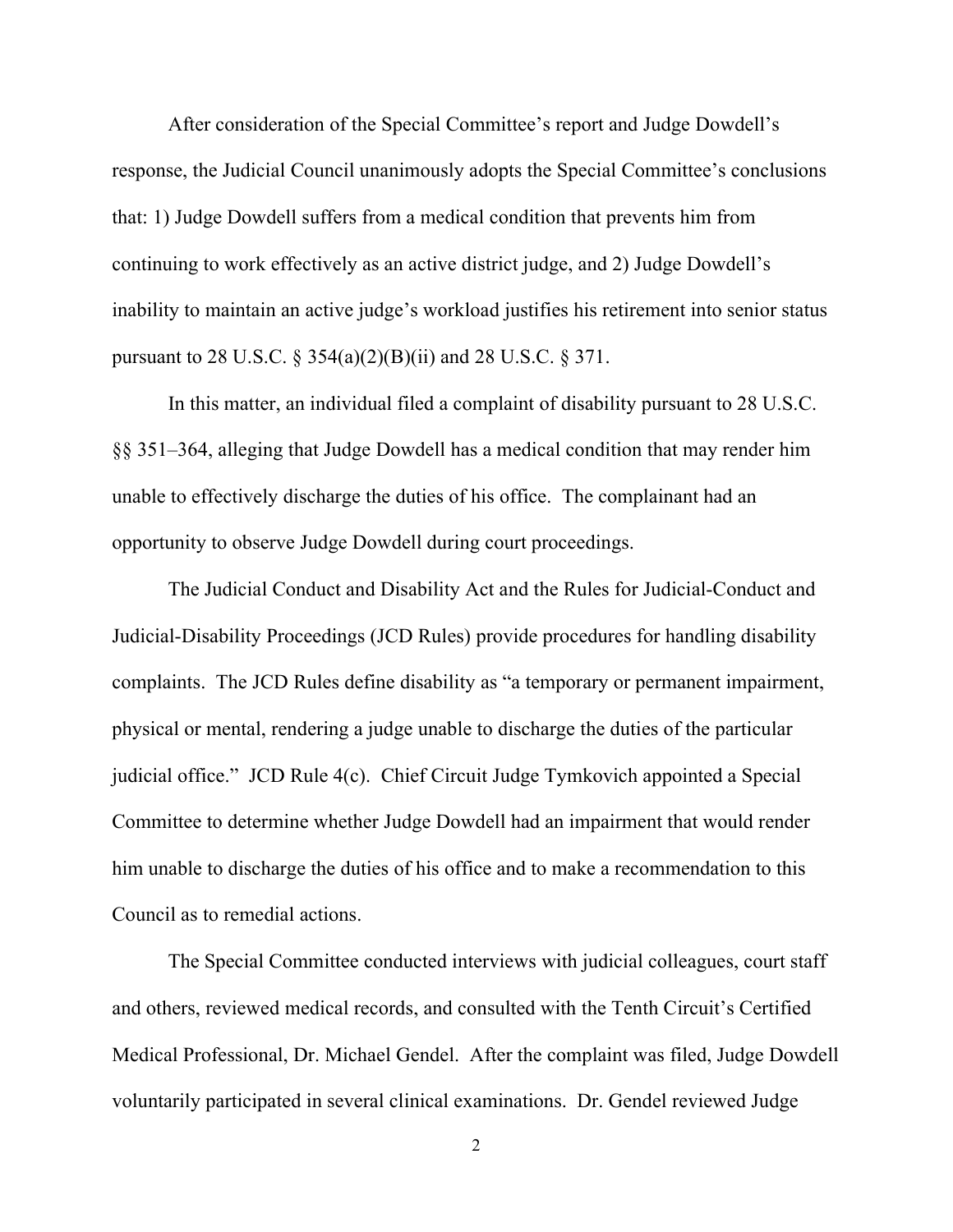Dowdell's relevant medical records, spoke with Judge Dowdell's examining physicians, and wrote a report conveying his medical opinion to the Special Committee.

The Special Committee determined that Judge Dowdell's retirement would be in the best interest of the Judiciary. Based on Dr. Gendel's report, Judge Dowdell's medical records, and its interviews, the Special Committee concluded that Judge Dowdell is unable to maintain the full workload of an active judge. The Special Committee also determined that Judge Dowdell's medical condition justified his retirement into senior status pursuant to 28 U.S.C.  $\S 354(a)(2)(B)(ii)$ . The Committee recommended that the Council waive the years of service requirement of § 371 as provided by

# $§ 354(a)(2)(B)(ii).$

We accept the Special Committee's findings and agree with its recommendations. Accordingly, we have requested that Judge Dowdell voluntarily retire into senior status under § 371(b), and he has agreed. As a senior judge, Judge Dowdell may perform judicial duties only "when designated" by the chief circuit judge. 28 U.S.C. § 294(b). Pursuant to § 294(c), the chief circuit judge will designate the judicial duties he believes Judge Dowdell is able to perform based on further evaluation.

The Circuit Executive is directed to transmit this Order to the complainant, Judge Dowdell, and the Judicial Conference Committee on Judicial Conduct and Disability. *See* Rule 20(f). Judge Dowdell and the complainant have agreed to waive their right to seek review of this Order from the Committee on Judicial Conduct and Disability under Rules 21 and 22. Therefore, this matter is concluded. This Order shall be made publicly